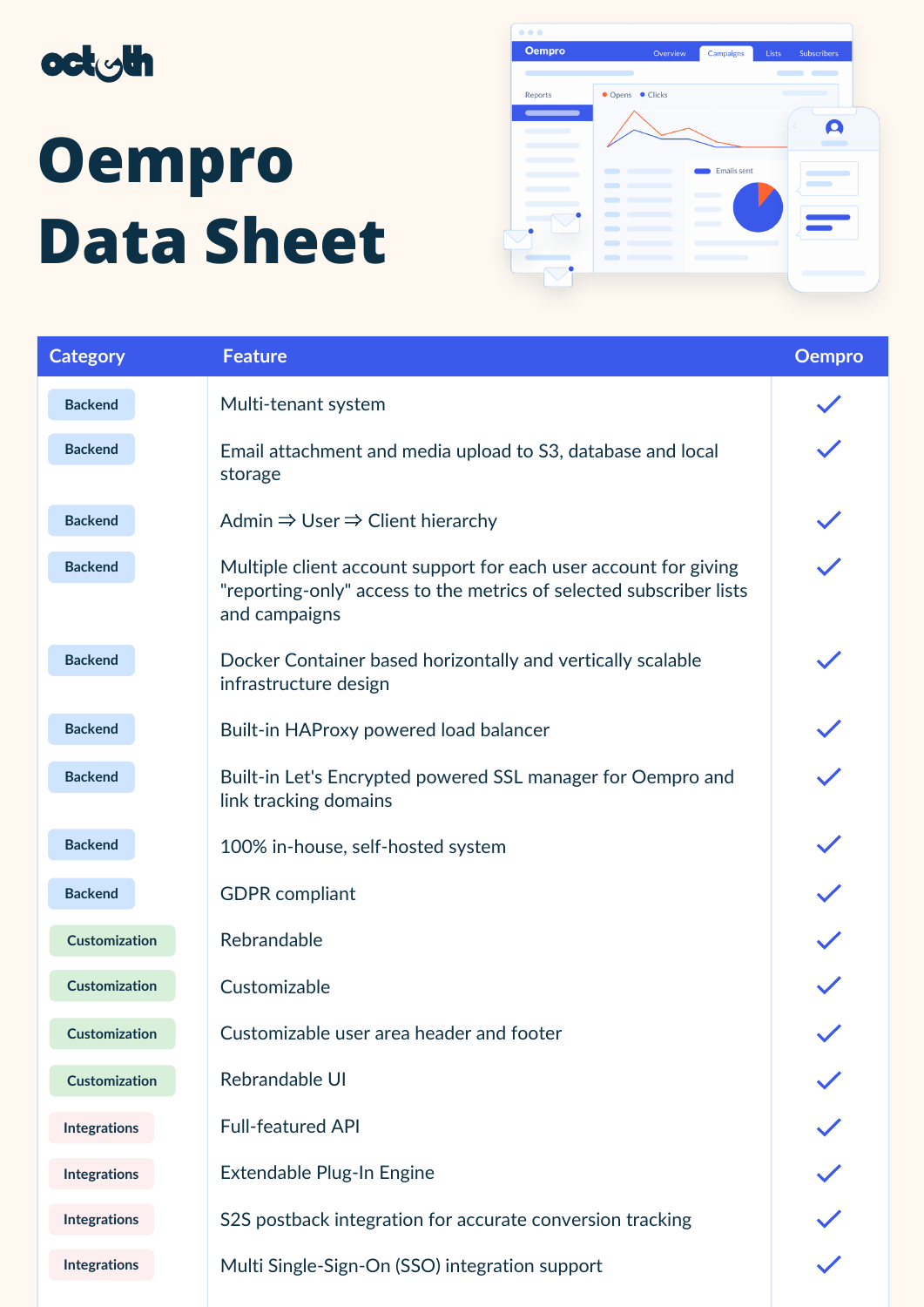| <b>Integrations</b>    | Google Analytics integration                                                                                        |  |
|------------------------|---------------------------------------------------------------------------------------------------------------------|--|
| <b>Integrations</b>    | Built-in PowerMTA - Logstash integration for sync bounce<br>processing via PowerMTA                                 |  |
| <b>Integrations</b>    | Multiple incoming webhook setup for subscription and<br>unsubscription events for each list                         |  |
| <b>Integrations</b>    | One-way third party MySQL database list synchronization                                                             |  |
| <b>Integrations</b>    | Unlayer drag-n-drop email builder integration                                                                       |  |
| <b>User Management</b> | User groups with different permissions, limits, branding, and<br>features                                           |  |
| <b>User Management</b> | Users with trusted and un-trusted reputation levels                                                                 |  |
| <b>User Management</b> | User and user group assignment and ability to change anytime<br>needed                                              |  |
| <b>User Management</b> | User impersonation with user's applied settings or in admin mode                                                    |  |
| <b>User Management</b> | One click user impersonation via administrator top bar                                                              |  |
| <b>Email Delivery</b>  | Multi-delivery server support                                                                                       |  |
| <b>Email Delivery</b>  | Different tracking and sender domains setup for each delivery<br>server                                             |  |
| <b>Email Delivery</b>  | Marketing, transactional, autoresponder delivery server<br>assignment for each user group                           |  |
| <b>Email Delivery</b>  | Customizable in-depth email delivery servers for maximized inbox<br>delivery success rate                           |  |
| <b>Email Delivery</b>  | Seed list support                                                                                                   |  |
| <b>Email Delivery</b>  | Reply alias support and reply forwarding                                                                            |  |
| <b>Email Delivery</b>  | Relaying domain support                                                                                             |  |
| <b>Email Delivery</b>  | Customizable pre-header text template                                                                               |  |
| <b>Email Delivery</b>  | Email delivery load balancing support for resource limited server<br>environments                                   |  |
| <b>Email Delivery</b>  | Inbound SMTP server for transactional email gateway                                                                 |  |
| <b>Email Delivery</b>  | Transactional email gateway API end-points with multiple<br>domains, SMTP accounts and inbound email API end-points |  |
| <b>Security</b>        | 2FA secured and IP restricted admin area access                                                                     |  |
| <b>Security</b>        | 2FA secured user area                                                                                               |  |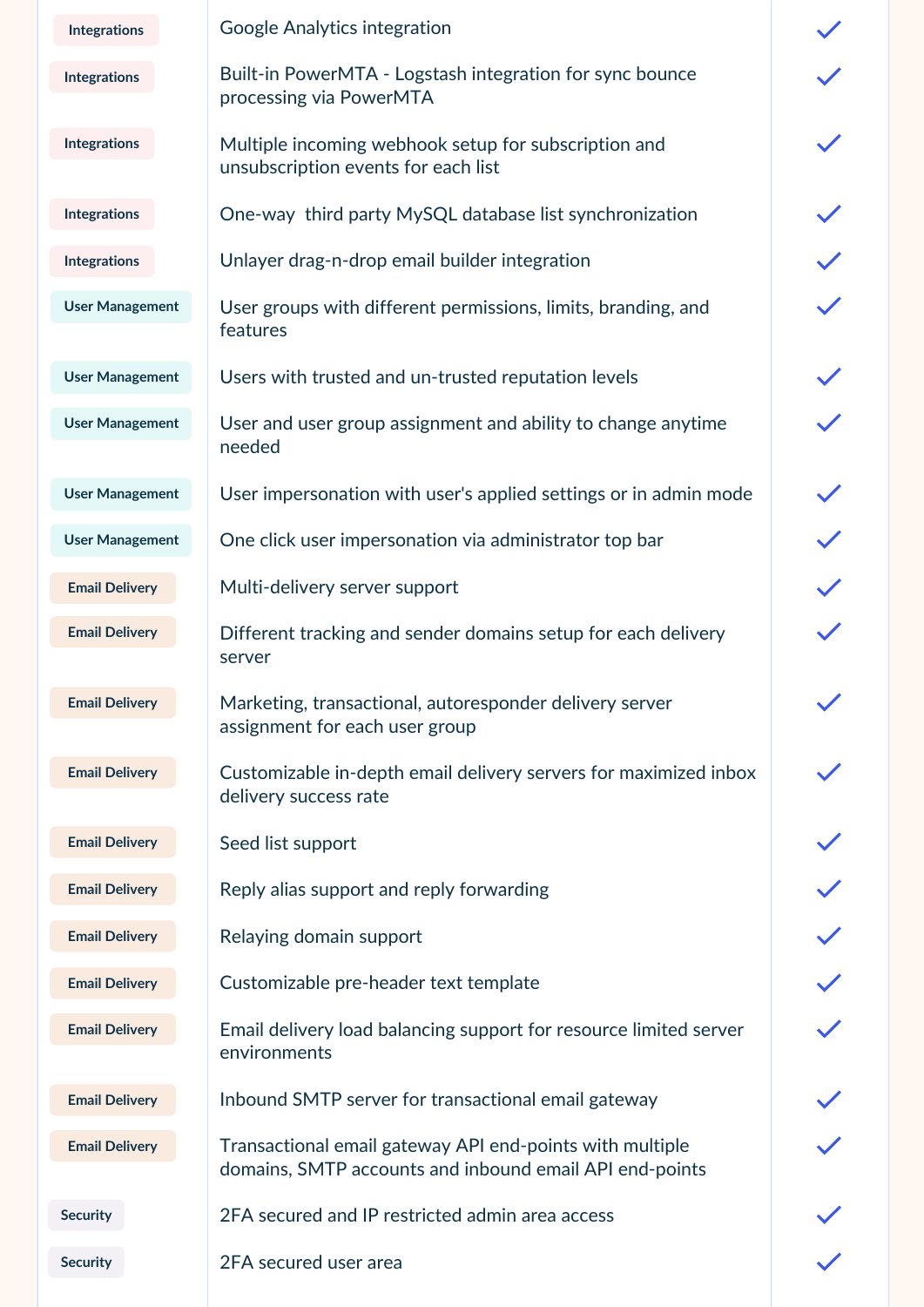| <b>Security</b>            | Multi-API key support for user accounts with IP restriction                                                                                      |
|----------------------------|--------------------------------------------------------------------------------------------------------------------------------------------------|
| <b>Audience Management</b> | Subscriber attribute caching for each campaign delivery                                                                                          |
| <b>Audience Management</b> | Incoming subscription request by email processing                                                                                                |
| <b>Audience Management</b> | Cleanify.io email verification and list hygiene integration                                                                                      |
| <b>Audience Management</b> | Global custom fields (subscriber attributes) that affect all users<br>and lists                                                                  |
| <b>Audience Management</b> | Global segments for recipient matching based on activities and<br>attributes for email delivery re-routing through different delivery<br>servers |
| <b>Audience Management</b> | Suppression list management                                                                                                                      |
| <b>Audience Management</b> | Smart suppressions based on recipient email address domain and<br>regular expressions                                                            |
| <b>Audience Management</b> | Multiple subscriber list management with different custom fields,<br>segments, autoresponders, and other settings                                |
| <b>Audience Management</b> | Unlimited list custom fields (attributes)                                                                                                        |
| <b>Audience Management</b> | Unlimited segments based on subscriber custom fields (attributes)<br>and activities (ex: opens, clicks, etc.)                                    |
| <b>Audience Management</b> | Advanced subscriber browse and filtering based on segments,<br>attributes and activities.                                                        |
| <b>Audience Management</b> | Subscriber persona and activity cards                                                                                                            |
| <b>Audience Management</b> | Easy-to-use high-volume subscriber import tool with unlimited<br>custom field (attribute) support                                                |
| <b>Audience Management</b> | Mass subscriber export tool                                                                                                                      |
| <b>Audience Management</b> | Mass subscriber removal and unsubscription tool                                                                                                  |
| <b>Audience Management</b> | Website opt-in and opt-out form wizard                                                                                                           |
| <b>Bounce Processing</b>   | Both sync and async bounce handling system                                                                                                       |
| <b>Bounce Processing</b>   | Inbound SMTP server for bounce processing                                                                                                        |
| <b>Bounce Processing</b>   | Inbound SMTP server for reply processing                                                                                                         |
| <b>Bounce Processing</b>   | Incoming FBL (spam complaint) processing                                                                                                         |
| <b>Bounce Processing</b>   | Customizable email headers for different delivery servers, user<br>groups and system wide                                                        |
| <b>Bounce Processing</b>   | Customizable bounce DSN patterns                                                                                                                 |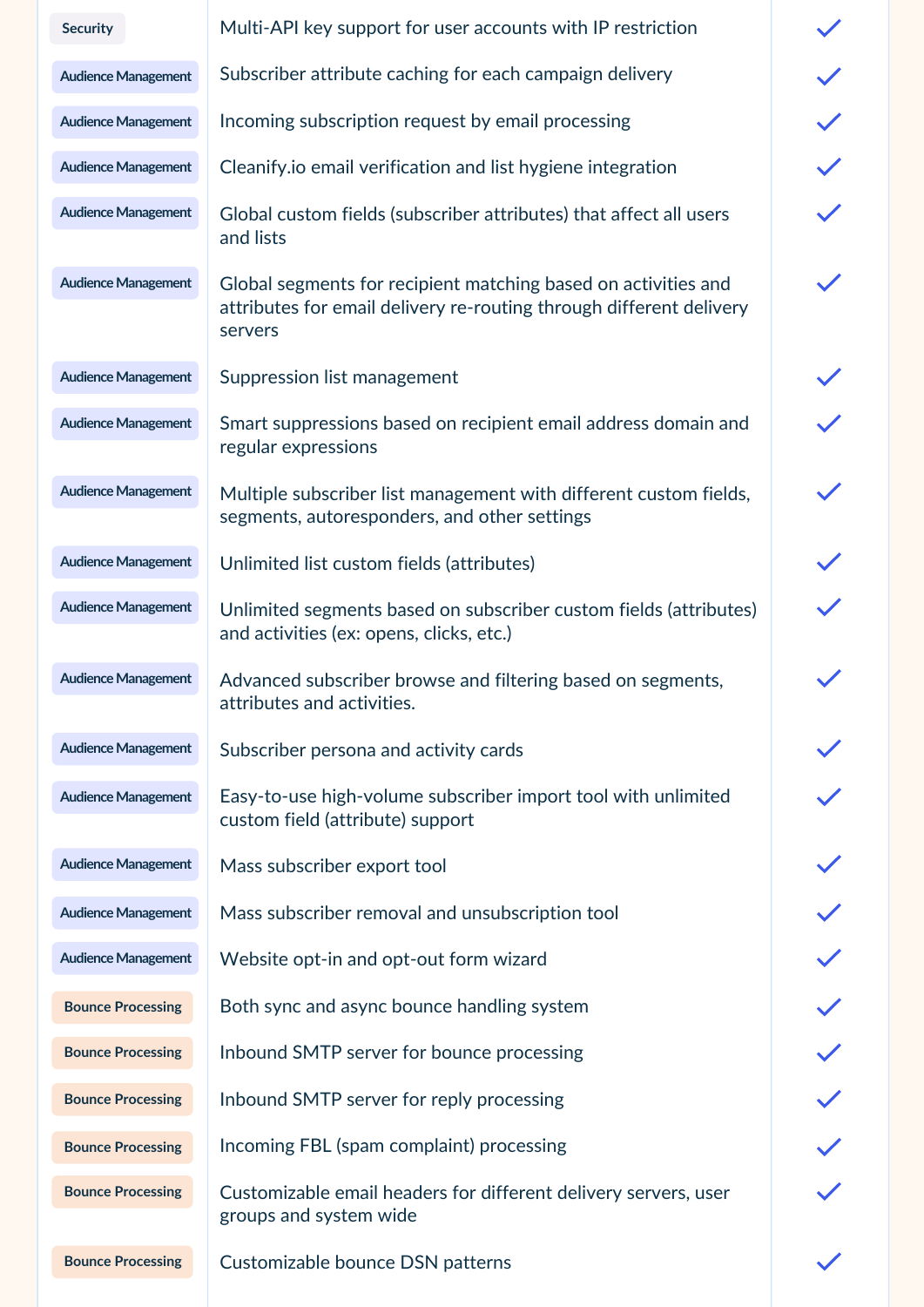| <b>SMS Marketing</b> | SMS delivery frequency checker and limiter                                                            |              |
|----------------------|-------------------------------------------------------------------------------------------------------|--------------|
| <b>SMS Marketing</b> | SMS forbidden words checker                                                                           |              |
| <b>SMS Marketing</b> | TCPAProtect.com SMS mobile number verification and filtering<br>integration                           |              |
| <b>SMS Marketing</b> | SMS phone number and carrier settings for each subscriber list                                        |              |
| <b>SMS Marketing</b> | <b>SMS</b> marketing campaigns                                                                        |              |
| <b>SMS Marketing</b> | SMS metrics including successful deliveries, clicks and conversions                                   |              |
| <b>SMS Marketing</b> | SMS campaign revenue tracking                                                                         |              |
| <b>SMS Marketing</b> | Email campaign revenue tracking                                                                       |              |
| <b>SMS Marketing</b> | Multiple include and exclude recipients (lists and segments) for<br><b>SMS</b> campaigns              |              |
| <b>SMS Marketing</b> | SMS route selection for SMS campaigns                                                                 |              |
| <b>SMS Marketing</b> | Multiple offer content variations with content spinning and link<br>personalization for SMS campaigns |              |
| <b>SMS Marketing</b> | <b>SMS</b> campaign offer links                                                                       |              |
| <b>SMS Marketing</b> | SMS link domain pool management                                                                       |              |
| <b>SMS Marketing</b> | SMS campaign S2S postback support                                                                     | $\checkmark$ |
| <b>SMS Marketing</b> | SMS campaign links http/https support                                                                 |              |
| <b>SMS Marketing</b> | SMS campaign link protocol removal support                                                            |              |
| <b>SMS Marketing</b> | SMS campaign link shortening feature                                                                  |              |
| <b>SMS Marketing</b> | SMS campaign delivery spread support                                                                  |              |
| <b>SMS Marketing</b> | SMS campaign auto-pause support for micro-sends                                                       |              |
| <b>SMS Marketing</b> | SMS campaign send immediately, send in the future and save-as-<br>draft options                       |              |
| <b>SMS Marketing</b> | <b>Realtime SMS metrics</b>                                                                           |              |
| <b>SMS Marketing</b> | SMS recipient breakdown report                                                                        |              |
| <b>SMS Marketing</b> | SMS campaign delivery chunk breakdown report                                                          |              |
| <b>SMS Marketing</b> | SMS campaign offer content analysis                                                                   |              |
| <b>SMS Marketing</b> | SMS campaign link domain analysis                                                                     |              |
| <b>SMS Marketing</b> | SMS campaign sender ID analysis                                                                       |              |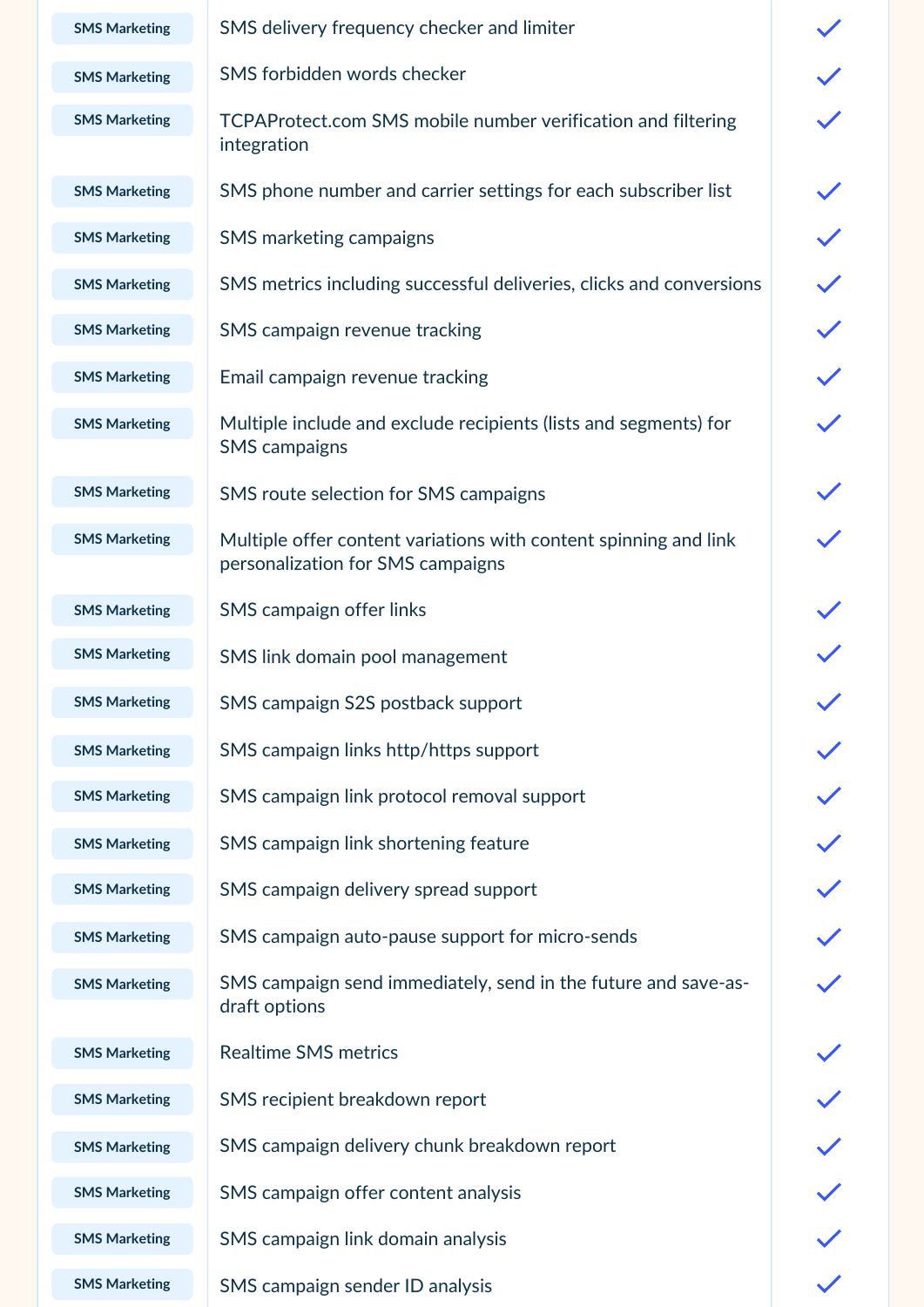**SMS Marketing**

**SMS Marketing**

**SMS Marketing**

**Email Content Management**

**Email Content Management**

**Email Content Management**

**Email Content Management**

**Email Content Management**

**Email Content Management**

**Email Content Management**

**Email Content Management**

**Email Content Management**

**Email Content Management**

**Email Content Management**

**ESP [Management](https://www.notion.so/724b1a7db1774e2688b61216c79fec1e)**

**ESP [Management](https://www.notion.so/724b1a7db1774e2688b61216c79fec1e)**

**ESP [Management](https://www.notion.so/724b1a7db1774e2688b61216c79fec1e)**

**ESP [Management](https://www.notion.so/724b1a7db1774e2688b61216c79fec1e)**

**Reporting**

**Reporting**

**Reporting**

**Reporting**

**Reporting**

**Reporting**

SMS recipient frequency controller

Customizable SMS route integration

Built-in Text Calibur, Mobiniti, Signal Wire, Twilio, Clicksend, Global Voice, Kaleyra, CM, Message Whiz, Sinch, Telnyx, and TotalSMS gateway support for SMS deliveries

Re-usable email template builder

Stripo.email drag-n-drop email builder integration

User assigned email templates

Media library and management for email attachments and images

Drag-n-drop (Strip or Unlayer powered), HTML code editor, rich text editor, template gallery and remote content fetch support for email campaigns and autoresponders

Personalization support for email subjects, HTML and plain text email contents

One-click HTML to plain email content conversion

Email attachment support

Email image upload support

Dynamic remote content embedding into email contents

RSS feed into email content support

User sign-up form manager for running ESP business

System usage usage metering and billing system

Customizable system usage pricing setup

PayPal and third-party payment gateway support

Real-time time-based email delivery and conversion reports with delivery server and ISP breakdown

ESP breakdown report for subscriber lists

CTR retention report for subscriber lists

Real-time email metrics and reports

The email marketing funnel report with ISP breakdown

Email open report with who opened, when and how many times details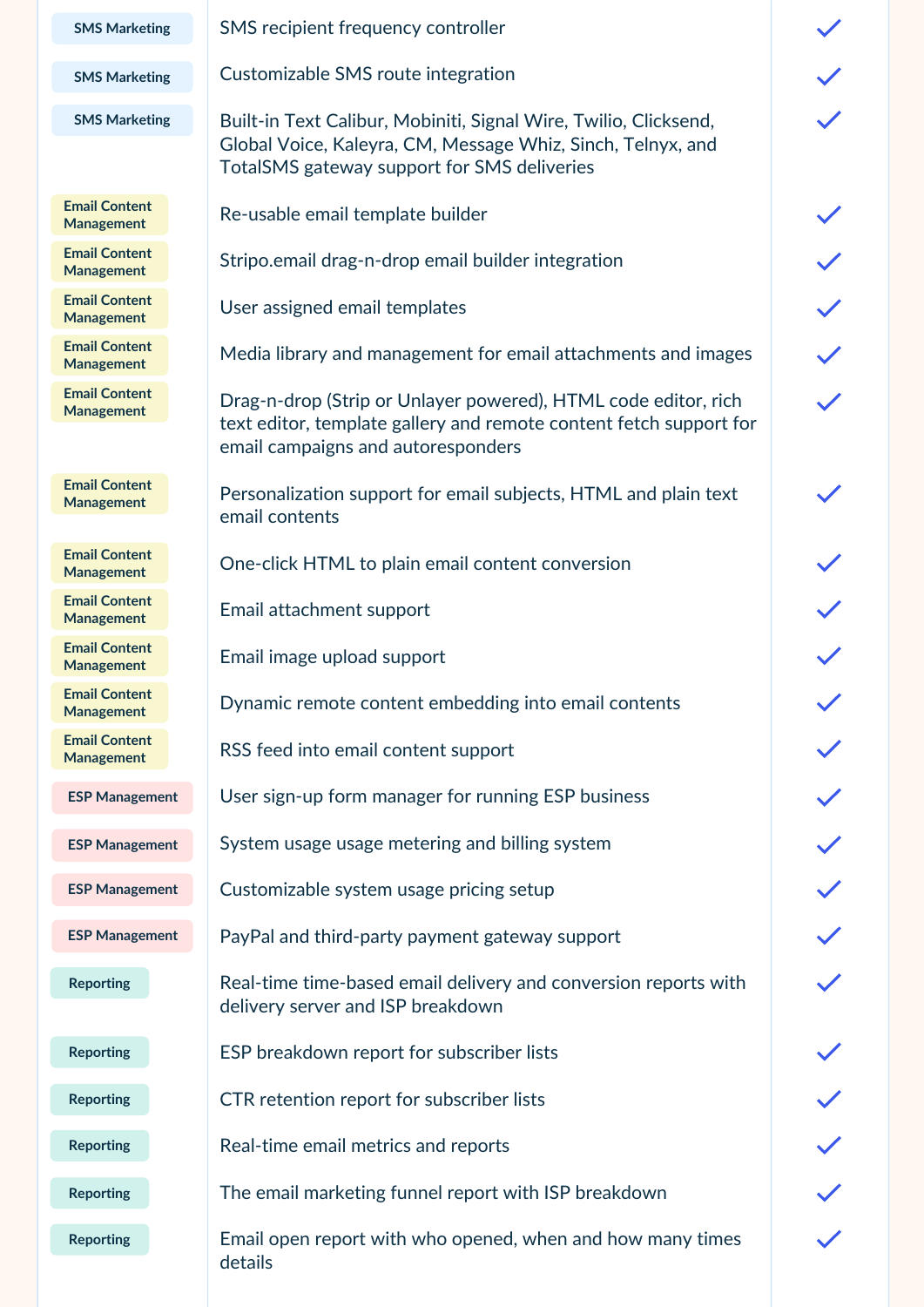| <b>Reporting</b>       | Email click report with who clicked what link, when and how many<br>times                                                                      |  |
|------------------------|------------------------------------------------------------------------------------------------------------------------------------------------|--|
| <b>Reporting</b>       | Email conversion report, who converted when and through what<br>channel                                                                        |  |
| <b>Reporting</b>       | Email browser view report                                                                                                                      |  |
| <b>Reporting</b>       | Unsubscription report                                                                                                                          |  |
| <b>Reporting</b>       | Hard bounce metrics                                                                                                                            |  |
| <b>Reporting</b>       | FBL (spam complaint) metrics                                                                                                                   |  |
| <b>Reporting</b>       | Ability to export campaign metrics                                                                                                             |  |
| <b>Email Campaigns</b> | Email campaign tagging for better email campaign management                                                                                    |  |
| <b>Email Campaigns</b> | Category email campaigns under different tags                                                                                                  |  |
| <b>Email Campaigns</b> | Merge multiple lists and segments to include in a campaign                                                                                     |  |
| <b>Email Campaigns</b> | Merge multiple lists and segments to exclude in a campaign                                                                                     |  |
| <b>Email Campaigns</b> | A/B split test for email campaigns with customizable sample size<br>and auto winner selection based on the highest CTR or open rate            |  |
| <b>Email Campaigns</b> | Dynamic RSS campaign archive                                                                                                                   |  |
| <b>Email Campaigns</b> | S2S postback integration support for email campaigns                                                                                           |  |
| <b>Email Campaigns</b> | Email review by email                                                                                                                          |  |
| <b>Email Campaigns</b> | Email review on web browser                                                                                                                    |  |
| <b>Email Campaigns</b> | Spamassassin powered email tests                                                                                                               |  |
| <b>Email Campaigns</b> | Email campaign immediate delivery, send in the future, repeated<br>delivery or save as draft options                                           |  |
| <b>Email Campaigns</b> | Share email campaign on the social media                                                                                                       |  |
| <b>Email Campaigns</b> | Web browser email campaign preview                                                                                                             |  |
| <b>Auto Responders</b> | Unlimited autoresponders that can be triggered on different<br>events (ex: subscriptions, email opens, etc.) with different time<br>intervals. |  |
| <b>List Management</b> | Sender info settings for subscriber lists                                                                                                      |  |
| <b>List Management</b> | Single opt-in / double opt-in subscription type setting                                                                                        |  |
| <b>List Management</b> | Subscription and unsubscription behaviours                                                                                                     |  |